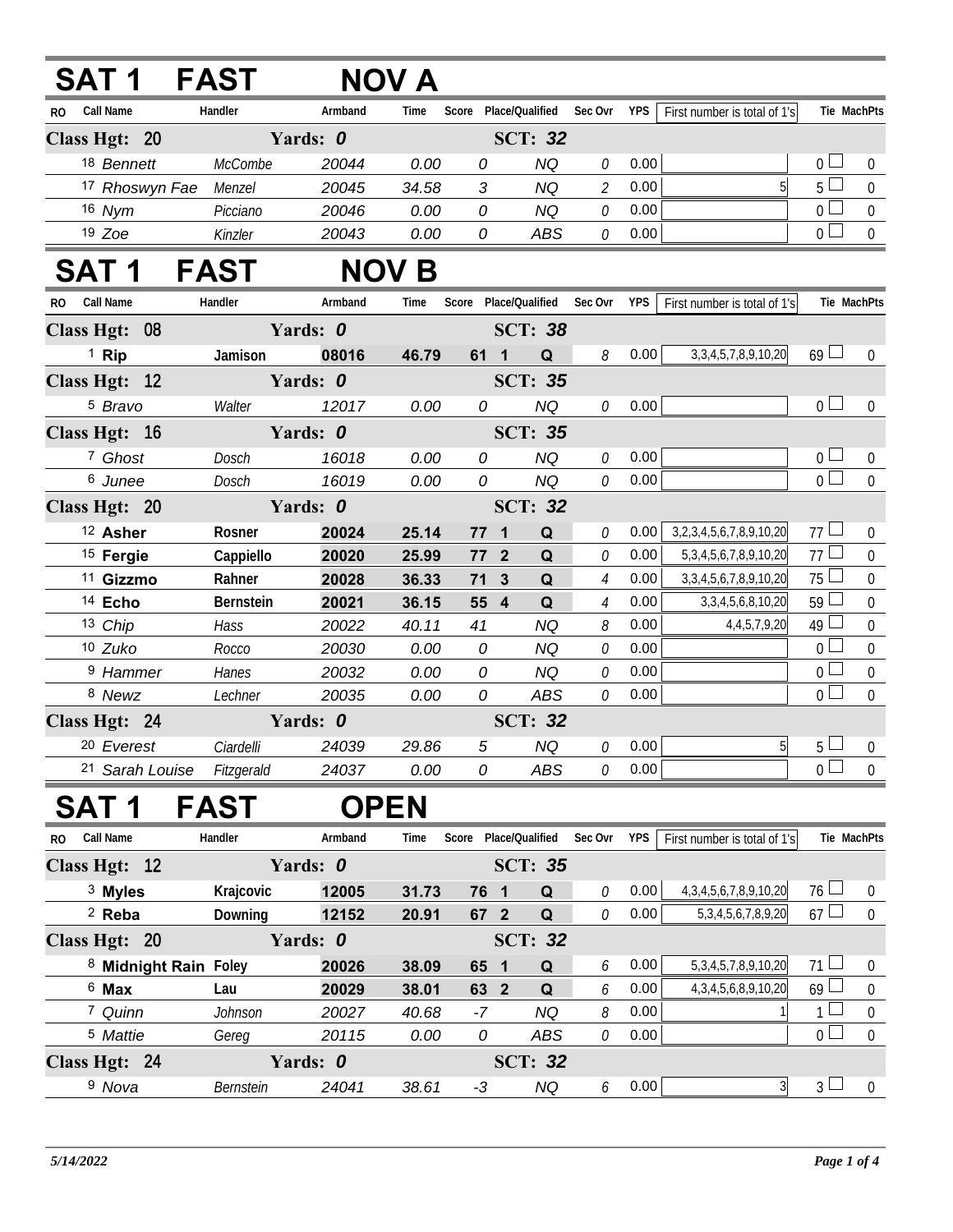## **SAT 1 FAST EX**

| <b>Call Name</b><br>R <sub>0</sub> | Handler       | Armband | Time           | Score          | Place/Qualified | Sec Ovr       | <b>YPS</b> | First number is total of 1's | Tie MachPts    |                  |
|------------------------------------|---------------|---------|----------------|----------------|-----------------|---------------|------------|------------------------------|----------------|------------------|
| Class Hgt: 08                      | Yards: 0      |         |                |                | <b>SCT: 38</b>  |               |            |                              |                |                  |
| 7 Ton Ton                          | Hanes         | 08148   | 41.09          | 0              | NQ              | 3             | 0.00       | 3                            | $\overline{3}$ | $\theta$         |
| <sup>6</sup> Litchi                | Hughey        | 08149   | 0.00           | 0              | ABS             | 0             | 0.00       |                              | $0 -$          | $\mathbf{0}$     |
| Class Hgt: 12                      | Yards: 0      |         |                | <b>SCT: 35</b> |                 |               |            |                              |                |                  |
| 15 Tessie                          | Prezzano      | 12153   | 28.79          | $\overline{4}$ | NQ              | 0             | 0.00       |                              | $\overline{4}$ | $\Omega$         |
| 14 Boomer                          | Packard Kamed | 12156   | 44.22          | $-7$           | <b>NQ</b>       | 9             | 0.00       |                              | $\overline{2}$ | $\overline{0}$   |
| Class Hgt: 16                      | Yards: 0      |         |                |                | <b>SCT: 35</b>  |               |            |                              |                |                  |
| <sup>29</sup> Synger               | Lange         | 16163   | 0.00           | 0              | ABS             | 0             | 0.00       |                              | $0\perp$       | $\Omega$         |
| Class Hgt: 20                      | Yards: 0      |         | <b>SCT: 32</b> |                |                 |               |            |                              |                |                  |
| 44 Tabby                           | Ciardelli     | 20165   | 28.05          | 5              | ΝQ              | 0             | 0.00       | 5                            | 5 <sup>1</sup> | $\theta$         |
| 43 Zinger                          | Foley         | 20166   | 29.05          | 59             | NQ              | $\theta$      | 0.00       | 5, 3, 4, 5, 6, 7, 9, 20      | 59             | 0                |
| 42 Breeze                          | Franke        | 20167   | 35.62          | $\theta$       | NQ              | $\mathcal{E}$ | 0.00       |                              | 3              | 0                |
| 41 Miz Biscuit                     | Rollins       | 20171   | 0.00           | 0              | NQ              | 0             | 0.00       |                              | $\Omega$       | $\boldsymbol{0}$ |
| 40 Eddie                           | Sherman       | 20178   | 0.00           | 0              | ABS             | 0             | 0.00       |                              | 0 <sup>1</sup> | $\mathbf 0$      |
| Class Hgt: 24                      | Yards: 0      |         |                |                | <b>SCT: 32</b>  |               |            |                              |                |                  |
| 46 Stevie Girl                     | Evans         | 24135   | 42.90          | -7             | NQ              | 10            | 0.00       | 3                            | $\overline{3}$ | 0                |

## **SAT 1 FAST MAS**

| <b>RO</b> | <b>Call Name</b>       | Handler         | Armband        | Time           |              | Score Place/Qualified   |             | Sec Ovr                     | <b>YPS</b> | First number is total of 1's      | Tie MachPts     |                  |
|-----------|------------------------|-----------------|----------------|----------------|--------------|-------------------------|-------------|-----------------------------|------------|-----------------------------------|-----------------|------------------|
|           | Class Hgt: 08          | Yards: 0        |                |                |              | <b>SCT: 38</b>          |             |                             |            |                                   |                 |                  |
|           | $3$ Buzz               | <b>Matthews</b> | 08077          | 33.51          | 76 1         |                         | Q           | 0                           | 0.00       | 4, 3, 4, 5, 6, 7, 8, 9, 10, 20    | $76 \perp$      | $\mathbf{0}$     |
|           | 4 Dani                 | Turco-Levin     | 08081          | 0.00           | 0            |                         | <b>NQ</b>   | 0                           | 0.00       |                                   | 0 <sup>1</sup>  | $\boldsymbol{0}$ |
|           | <sup>5</sup> Indie     | Manzi           | 08079          | 0.00           | 0            |                         | ABS         | $\mathcal O$                | 0.00       |                                   | 0 <sub>1</sub>  | $\mathbf{0}$     |
|           | Class Hgt: 12          |                 | Yards: 0       |                |              | <b>SCT: 35</b>          |             |                             |            |                                   |                 |                  |
|           | 11 Boogie Shoes        | Walter          | 12086          | 44.36          | $-3$         |                         | <b>NQ</b>   | 9                           | 0.00       | 6                                 | $6+$            | 0                |
|           | 10 Tease               | McKay           | 12087          | 34.74          | 6            |                         | <b>NQ</b>   | 0                           | 0.00       | $6 \overline{6}$                  | 6 <sup>1</sup>  | $\mathbf 0$      |
|           | 13 Gotcha!             | <b>Matthews</b> | 12158          | 0.00           | 0            |                         | <b>NQ</b>   | $\mathcal O$                | 0.00       |                                   | 0 <sub>0</sub>  | $\mathbf 0$      |
|           | 12 Roger               | Fitzgerald      | 12085          | 0.00           | 0            |                         | <b>ABS</b>  | $\mathcal O$                | 0.00       |                                   | 0 <sup>1</sup>  | $\boldsymbol{0}$ |
|           | Class Hgt: 16          | Yards: 0        | <b>SCT: 35</b> |                |              |                         |             |                             |            |                                   |                 |                  |
|           | <sup>24</sup> Danny    | Condit          | 16160          | 33.99          | 76           | $\overline{\mathbf{1}}$ | Q           | $\mathcal O$                | 0.00       | 4, 3, 4, 5, 6, 7, 8, 9, 10, 20    | 76 <sup>1</sup> | 0                |
|           | <sup>28</sup> Disney   | Sroczynski      | 16096          | 35.49          | 76 2         |                         | Q           | $\theta$                    | 0.00       | 2, 2, 3, 4, 5, 6, 7, 8, 9, 10, 20 | 76              | $\mathbf 0$      |
|           | <sup>26</sup> Cao Runn | <b>Bryden</b>   | 16100          | 28.18          | 60           | $\mathbf{3}$            | Q           | 0                           | 0.00       | 4, 2, 3, 4, 5, 6, 7, 9, 20        | 60              | $\mathbf 0$      |
|           | 27 Joey                | Condit          | 16099          | 37.87          | $\mathcal I$ |                         | <b>NQ</b>   | $\mathcal{L}_{\mathcal{L}}$ | 0.00       |                                   | $\overline{3}$  | $\mathbf 0$      |
|           | 25 Sierra              | Dershowitz      | 16159          | 0.00           | 0            |                         | <b>NQ</b>   | $\mathcal O$                | 0.00       |                                   | $\Omega$        | $\overline{0}$   |
|           | Class Hgt: 20          | Yards: 0        |                | <b>SCT: 32</b> |              |                         |             |                             |            |                                   |                 |                  |
|           | 34 Sir                 | Stevenson       | 20128          | 28.29          | 80           | $\mathbf{1}$            | Q           | $\theta$                    | 0.00       | 6, 2, 3, 4, 5, 6, 7, 8, 9, 10, 20 | 80 <sup>1</sup> | $\overline{0}$   |
|           | 36 Rhythm              | Husson          | 20123          | 28.11          | 79           | $\overline{2}$          | Q           | 0                           | 0.00       | 5,2,3,4,5,6,7,8,9,10,20           | 79 l            | $\mathbf 0$      |
|           | 37 Zoe                 | Sarnik          | 20108          | 27.06          | 78           | $\mathbf{3}$            | $\mathbf Q$ | 0                           | 0.00       | 6, 3, 4, 5, 6, 7, 8, 9, 10, 20    | 78              | $\mathbf 0$      |
|           | 38 Treasure            | <b>Davis</b>    | 20106          | 30.48          | 78 4         |                         | Q           | $\theta$                    | 0.00       | 4, 2, 3, 4, 5, 6, 7, 8, 9, 10, 20 | 78              | $\mathbf 0$      |
|           | 39 Windy               | Nottingham      | 20175          | 32.00          | 75           |                         | Q           | 0                           | 0.00       | 3, 3, 4, 5, 6, 7, 8, 9, 10, 20    | 75              | $\overline{0}$   |
|           | 32 Cait                | Pinard          | 20176          | 26.52          | 69           |                         | $\mathbf Q$ | 0                           | 0.00       | 4, 3, 4, 5, 6, 8, 9, 10, 20       | 69 <sup>1</sup> | $\boldsymbol{0}$ |
|           | 35 Tag                 | Lechner         | 20127          | 0.00           | 0            |                         | <b>ABS</b>  | 0                           | 0.00       |                                   | $\overline{0}$  | $\mathbf 0$      |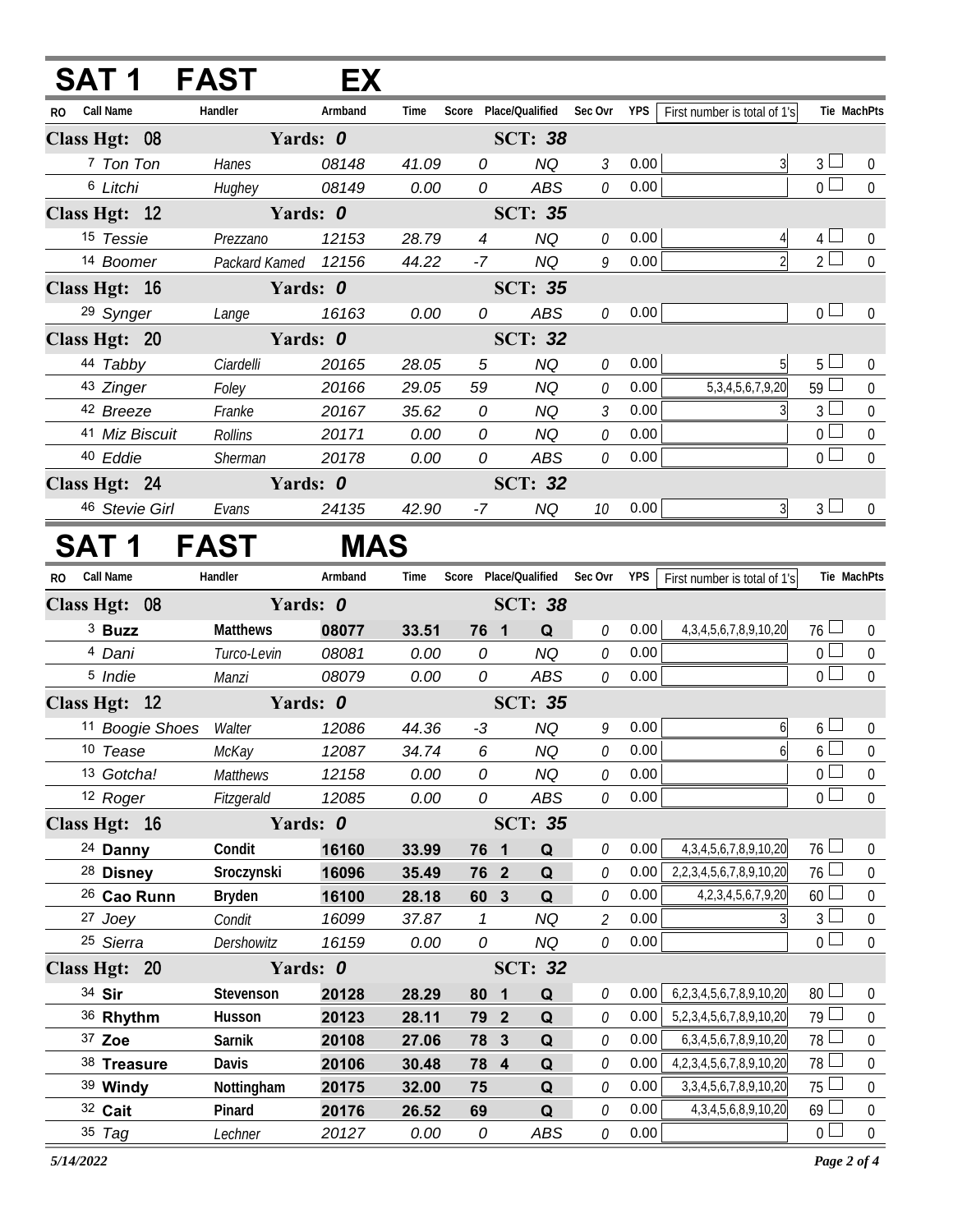| 33 Rylee                | Russo         | 20173    | 0.00         | 0                     | ABS             | 0                           | 0.00       |                                   | $\overline{0}$  | $\boldsymbol{0}$ |
|-------------------------|---------------|----------|--------------|-----------------------|-----------------|-----------------------------|------------|-----------------------------------|-----------------|------------------|
| Class Hgt: 24           |               | Yards: 0 |              |                       | <b>SCT: 32</b>  |                             |            |                                   |                 |                  |
| 45 Gibbs                | Jersey        | 24133    | 0.00         | 0                     | ABS             | 0                           | 0.00       |                                   | 0 <sup>1</sup>  | $\mathbf 0$      |
| Class Hgt: 24C          |               | Yards: 0 |              |                       | <b>SCT: 32</b>  |                             |            |                                   |                 |                  |
| 47 Dezi                 | Husson        | 24C139   | 26.73        | 79 1                  | Q               | $\mathcal O$                | 0.00       | 5,2,3,4,5,6,7,8,9,10,20           | $79 \Box$       | $\overline{0}$   |
| SAT 1                   | <b>FAST</b>   |          | <b>NOV P</b> |                       |                 |                             |            |                                   |                 |                  |
| <b>Call Name</b><br>RO. | Handler       | Armband  | Time         | Score Place/Qualified |                 | Sec Ovr                     | <b>YPS</b> | First number is total of 1's      |                 | Tie MachPts      |
| Class Hgt: 12           |               | Yards: 0 |              |                       | <b>SCT: 38</b>  |                             |            |                                   |                 |                  |
| <sup>4</sup> Ransom     | Picciano      | 12011    | 36.95        | 69 1                  | Q               | 0                           | 0.00       | 5,2,3,4,5,6,7,8,9,20              | $69 \Box$       | $\overline{0}$   |
| $2$ Zoe                 | Greenwald     | 12013    | 0.00         | 0                     | <b>NQ</b>       | $\mathcal O$                | 0.00       |                                   | $0\square$      | $\overline{0}$   |
| 3 Ipso Facto            | Martin        | 12012    | 0.00         | 0                     | ABS             | $\mathcal O$                | 0.00       |                                   | 0 <sub>0</sub>  | $\overline{0}$   |
| <b>SAT1</b>             | <b>FAST</b>   |          | <b>OPENP</b> |                       |                 |                             |            |                                   |                 |                  |
| <b>Call Name</b><br>RO. | Handler       | Armband  | Time         | Score Place/Qualified |                 | Sec Ovr                     | YPS        | First number is total of 1's      |                 | Tie MachPts      |
| Class Hgt: 08           |               | Yards: 0 |              |                       | <b>SCT: 38</b>  |                             |            |                                   |                 |                  |
| <sup>1</sup> Sophie     | Carlin        | 08001    | 37.91        | 67 1                  | Q               | 0                           | 0.00       | 5, 3, 4, 5, 6, 7, 8, 9, 20        | $67 \Box$       | $\overline{0}$   |
| Class Hgt: 16           |               | Yards: 0 |              |                       | <b>SCT: 35</b>  |                             |            |                                   |                 |                  |
| <sup>4</sup> Bosworth   | Cappiello     | 16014    | 27.01        | 67 1                  | Q               | 0                           | 0.00       | 5, 3, 4, 5, 6, 7, 8, 9, 20        | $67 \Box$       | $\Omega$         |
| <b>SAT 1</b>            | <b>FAST</b>   | EX P     |              |                       |                 |                             |            |                                   |                 |                  |
| <b>Call Name</b><br>RO. | Handler       | Armband  | Time         | Score                 | Place/Qualified | Sec Ovr                     | YPS        | First number is total of 1's      |                 | Tie MachPts      |
| Class Hgt: 12           |               | Yards: 0 |              |                       | <b>SCT: 38</b>  |                             |            |                                   |                 |                  |
| <sup>9</sup> Hazel      | Johnson       | 12142    | 37.45        | 5                     | NQ              | 0                           | 0.00       | 5 <sup>1</sup>                    | 5 <sub>1</sub>  | $\overline{0}$   |
| Class Hgt: 16           |               | Yards: 0 |              |                       | <b>SCT: 35</b>  |                             |            |                                   |                 |                  |
| <sup>23</sup> Jethro    | Thompson      | 16143    | 34.96        | 76 1                  | Q               | 0                           | 0.00       | 4, 3, 4, 5, 6, 7, 8, 9, 10, 20    | $76 \Box$       | $\overline{0}$   |
| <sup>22</sup> Justice   | Herr          | 16146    | 40.11        | 70 <sub>2</sub>       | Q               | 5                           | 0.00       | 3, 3, 4, 5, 6, 7, 8, 9, 10, 20    | 75l             | $\overline{0}$   |
| 21 Courageous           | Ciardelli     | 16147    | 33.64        | $\mathfrak{s}$        | <b>NQ</b>       | $\mathcal O$                | 0.00       | 5                                 | 5 <sup>1</sup>  | $\Omega$         |
| SAT 1                   | FAST          |          | MAS P        |                       |                 |                             |            |                                   |                 |                  |
| RO Call Name            | Handler       | Armband  | Time         | Score Place/Qualified |                 | Sec Ovr YPS                 |            | First number is total of 1's      |                 | Tie MachPts      |
| Class Hgt: 08           |               | Yards: 0 |              |                       | <b>SCT: 38</b>  |                             |            |                                   |                 |                  |
| <sup>1</sup> Bonsai     | Foley         | 08050    | 36.37        | $77 \quad 1$          | $\Omega$        | 0                           | 0.00       | 5, 3, 4, 5, 6, 7, 8, 9, 10, 20    | 77 <sup>1</sup> | $\overline{0}$   |
| <sup>2</sup> Berkeley   | Smey          | 08141    | 40.92        | $\overline{2}$        | NQ              | $\mathcal{L}_{\mathcal{L}}$ | 0.00       | 41                                | $4 \Box$        | $\mathbf{0}$     |
| Class Hgt: 12           |               | Yards: 0 |              |                       | <b>SCT: 38</b>  |                             |            |                                   |                 |                  |
| 8 Shelby                | Sparrow       | 12054    | 28.31        | 78 1                  | Q               | 0                           | 0.00       | 4, 2, 3, 4, 5, 6, 7, 8, 9, 10, 20 | $78 \Box$       | $\mathbf{0}$     |
| Class Hgt: 16           |               | Yards: 0 |              |                       | <b>SCT: 35</b>  |                             |            |                                   |                 |                  |
| 16 Pizzazz              | Thompson      | 16070    | 32.21        | 78 1                  | Q               | 0                           | 0.00       | 6, 3, 4, 5, 6, 7, 8, 9, 10, 20    | 78 l            | $\overline{0}$   |
| $19$ <i>lvan</i>        | <b>Siegel</b> | 16064    | 45.15        | -7                    | <b>NQ</b>       | 10                          | 0.00       | 3                                 | 3 <sup>1</sup>  | $\overline{0}$   |
| 17 Spark                | Franke        | 16069    | 41.60        | $-2$                  | <b>NQ</b>       | 6                           | 0.00       | $\overline{4}$                    | $\overline{4}$  | $\boldsymbol{0}$ |
| 20 Scoot                | Sherman       | 16061    | 0.00         | 0                     | ABS             | 0                           | 0.00       |                                   | 0 <sup>1</sup>  | $\boldsymbol{0}$ |
| 18 Ziva                 | Jersey        | 16066    | 0.00         | 0                     | ABS             | $\mathcal O$                | 0.00       |                                   | 0 <sup>1</sup>  | $\mathbf 0$      |
| Class Hgt: 20           |               | Yards: 0 |              |                       | <b>SCT: 35</b>  |                             |            |                                   |                 |                  |
| 31 Sully                | Davis         | 20071    | 0.00         | 0                     | <b>NQ</b>       | 0                           | 0.00       |                                   | 0 <sub>0</sub>  | $\overline{0}$   |